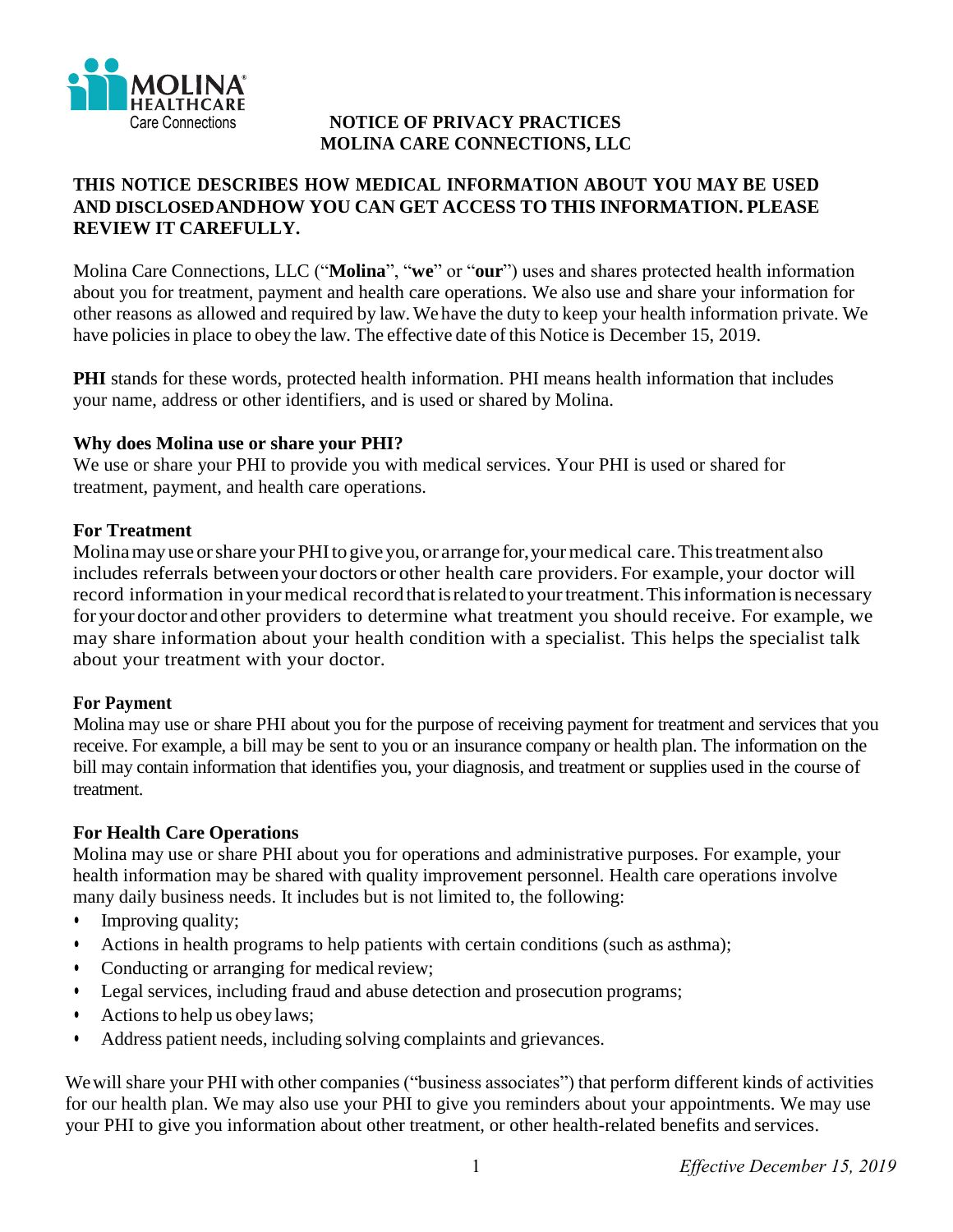# **When can Molina use or share your PHI without getting written authorization (approval) from you?**

The law allows or requires Molina to use and share your PHI for several other purposes including the following:

### **Required by law**

We will use or share information about you as required by law. We will share your PHI when required by the Secretary of the Department of Health and Human Services (HHS). This may be for a court case, other legal review, or when required for law enforcement purposes.

## **Public Health**

Your PHI may be used or shared for public health activities. This may include helping public health agencies to prevent or control disease.

### **Health Care Oversight**

Your PHI may be used or shared with government agencies. They may need your PHI for audits.

### **Research**

Your PHI may be used or shared for research in certain cases.

### **Legal or Administrative Proceedings**

Your PHI may be used or shared for legal proceedings, such as in response to a court order.

### **Law Enforcement**

Your PHI may be used or shared with police to help find a suspect, witness or missing person.

### **Health and Safety**

Your PHI may be shared to prevent a serious threat to public health or safety.

### **Government Functions**

Your PHI may be shared with the government for special functions. An example would be to protect the President.

## **Victims of Abuse, Neglect or Domestic Violence**

Your PHI may be shared with legal authorities if we believe that a person is a victim of abuse or neglect.

#### **Workers Compensation**

Your PHI may be used or shared to obey Workers Compensation laws.

#### **Other Disclosures**

Your PHI may be shared with funeral directors or coroners to help them do their jobs.

## **When does Molina need your written authorization (approval) to use or share your PHI?**

 Molina needs your written approval to use or share your PHI for a purpose other than those listed in this Notice. Molina needs your authorization before we disclose your PHI for the following: (1) most uses and disclosures of psychotherapy notes; (2) uses and disclosures for marketing purposes; and (3) uses and disclosures that involve the sale of PHI. You may cancel a written approval that you have given us. Your cancellation will not apply to actions already taken by us because of the approval you already gave to us.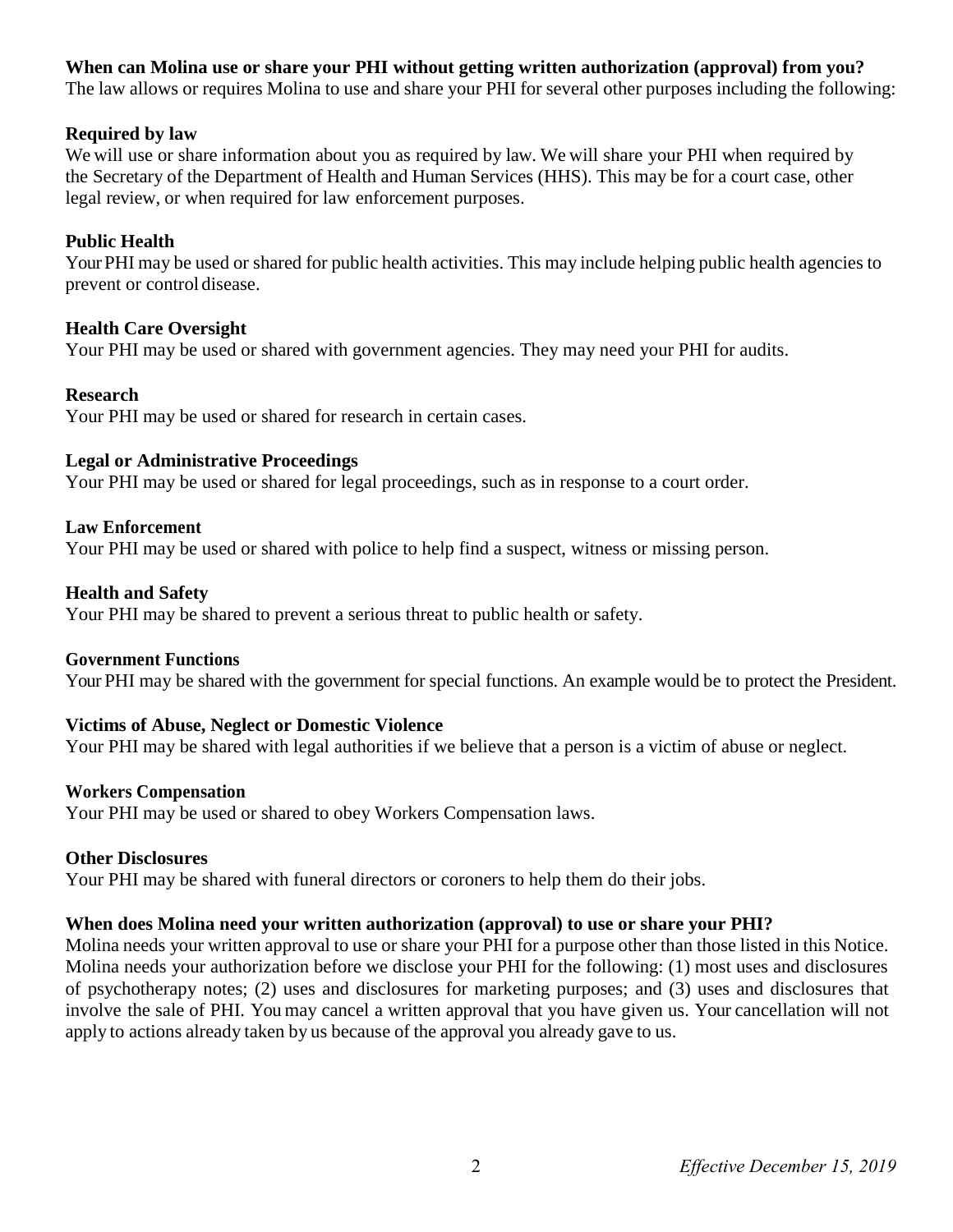## **What are your health information rights?**

You have the right to:

# **• Request Restrictions on PHI Uses or Disclosures (Sharing of YourPHI)**

 also ask us not to share your PHI with family, friends or other persons you name who are involved in your You may ask us not to share your PHI to carry out treatment, payment or health care operations. You may health care. Generally, we are not required to agree to your request; however, in the certain cases where the disclosure is for the purpose of carrying out payment or health care operations and is not otherwise required by law, and the PHI pertains solely to a health care item or service for which you, or person other than a health plan your behalf, has paid us in full, we must accept your request not to disclose your PHI to a health plan. You will need to make your request in writing. You may use Molina's form to make your request.

# **• Request Confidential Communications of PHI**

You may ask Molina to give you your PHI in a certain way or at a certain place to help keep your PHI private. We will accommodate reasonable requests. You will need to make your request in writing. You may use Molina's form to make your request.

# **• Review and CopyYourPHI**

You have a right to review and get a copy of your PHI held by us. This may include the medical records and billing records and other records used to decisions about you. You will need to make your request in writing. You may use Molina's form to make your request. We may charge you a reasonable fee for copying and mailing the records. In certain cases, we may deny the request.

# **• Amend Your PHI**

 You may ask that we amend (change) your PHI. This involves only those records kept by us about you as a patient. You will need to make your request in writing. You may use Molina's form to make your request. You may file a letter disagreeing with us if we deny the request.

# **• Receive an Accounting of PHI Disclosures (Sharing of YourPHI)**

You may ask that we give you a list of certain parties that we shared your PHI with during the six years prior to the date of your request. The list will not include PHI shared as follows:

- for treatment, payment or health care operations;
- • to persons about their own PHI;
- sharing done with your authorization;
- incident to a use or disclosure otherwise permitted or required under applicable law;
- • PHI released in the interest of national security or for intelligence purposes; or
- as part of a limited data set in accordance with applicable law.

We will charge a reasonable fee for each list if you ask for this list more than once in a 12- month period. You will need to make your request in writing. You may use Molina's form to make your request.

You may make any of the requests listed above, or may get a paper copy of this Notice. Please contact Molina Healthcare Member Services at (866) 665-4629 and 200 Oceangate, Suite 100, Long Beach, CA 90802.

## **What can you do if your rights have not been protected?**

 You may complain to Molina and to the Department of Health and Human Services if you believe your privacy rights have been violated. We will not do anything against you for filing a complaint. Your care will not change in any way.